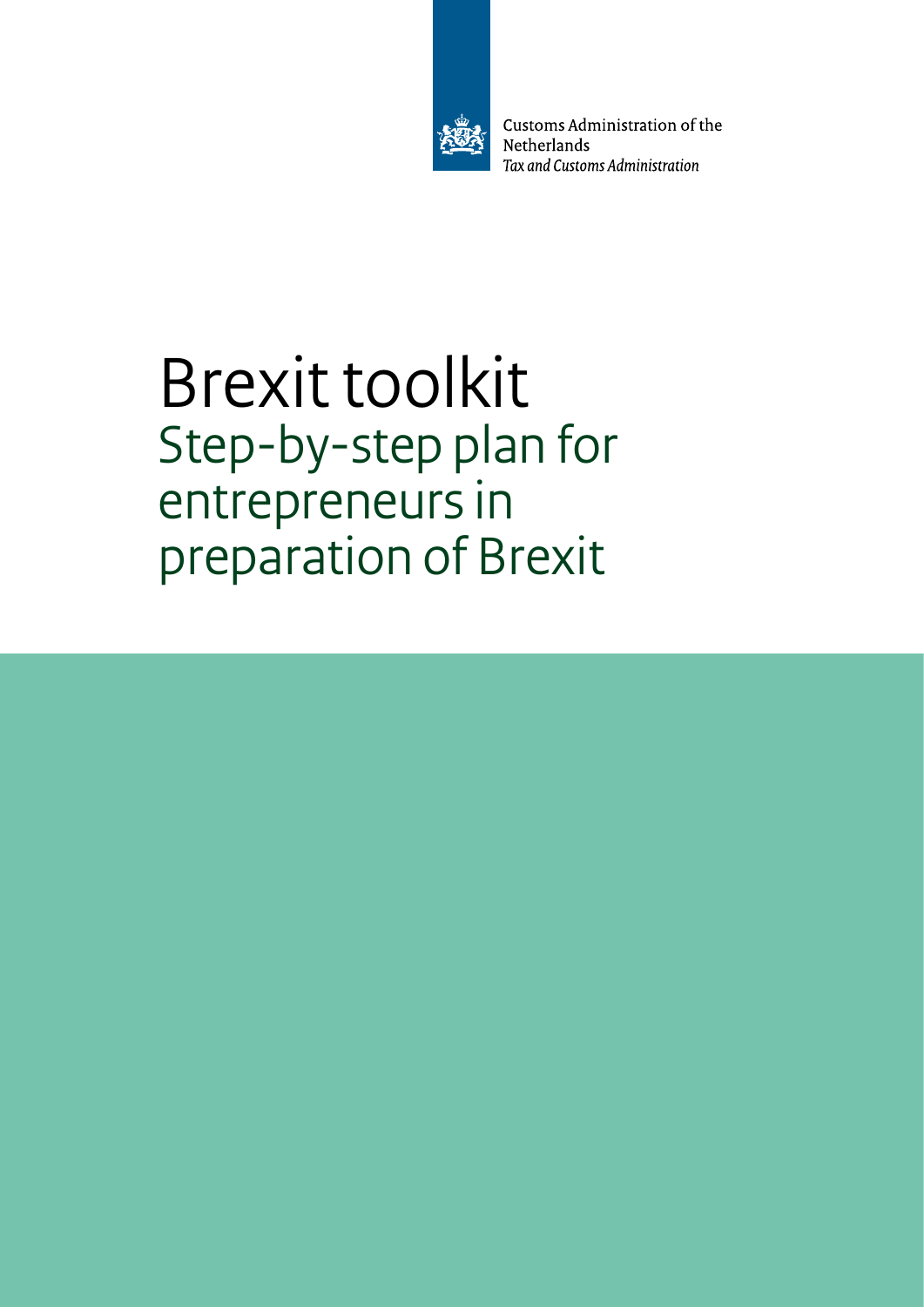### **Contents**

| Brexit, but this time for real: prepare for the new situation                            |     |
|------------------------------------------------------------------------------------------|-----|
| Extra customs formalities                                                                | 4   |
| Overview of Brexit preparations for entrepreneurs                                        |     |
| Step 1: make sure you have an EORI number                                                | 6   |
| Step 2: make sure you can enter declarations into the Customs' systems                   |     |
| Step 3: apply for an electronic messaging registration if you file declarations yourself |     |
| Additional regulations and formalities for specific sectors                              | q   |
| Any questions?                                                                           | 10. |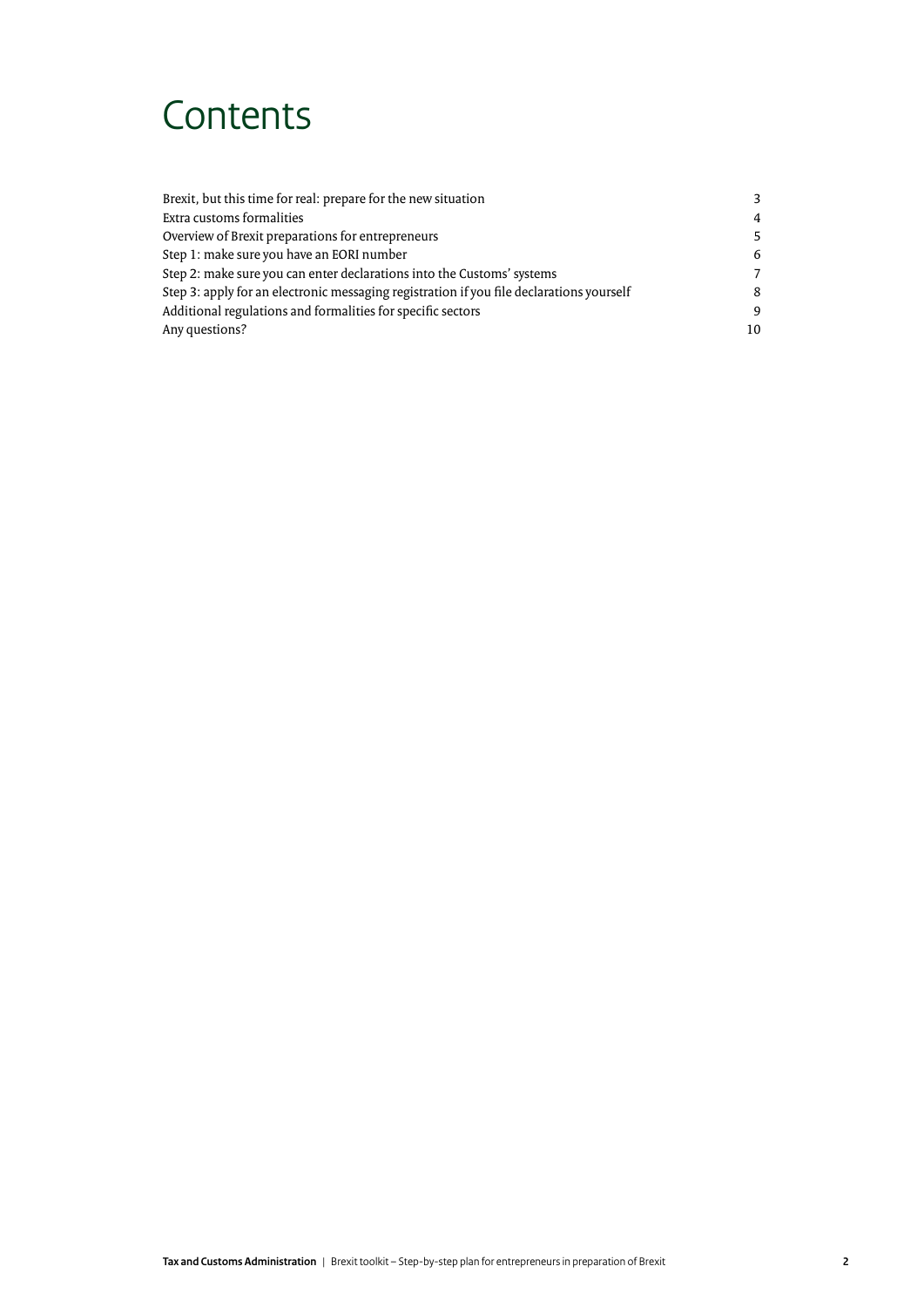### <span id="page-2-0"></span>Brexit, but this time for real: prepare for the new situation

It was already a fact on 31 January 2020: on this day, the United Kingdom left the EU. On 31 December 2020, the transition period will expire as well and delay will no longer be possible. A trade agreement is being negotiated, but the 'no deal' scenario is still a possible outcome. Entrepreneurs who fail to prepare for Brexit in time run the risk of their business with the UK literally coming to a standstill from 1 January 2021. Especially when you forward goods by ferry.

Every day, ferries bound for the United Kingdom leave from the ports of Rotterdam, Hoek van Holland, and IJmuiden. Every ferry contains on average 5.5 kilometres of freight transport, in addition to 300 cars and 1,200 passengers. To minimise delay at customs as much as possible, it is important for you to have your customs formalities in order after 31 December 2020, regardless of whether you import and export goods on a daily basis or do this twice a year only. You will always need an EORI number and you will have to identify yourself in the customs systems and Portbase. And there are some other things you really need to check.

Start your preparations today, as the preparation time may take up months. With this Toolkit we will help you get started, step by step. Do not hesitate and make sure your trade with the United Kingdom will continue to proceed smoothly!

Nanette van Schelven Director-General for Dutch Customs Services/Ministry of Finance

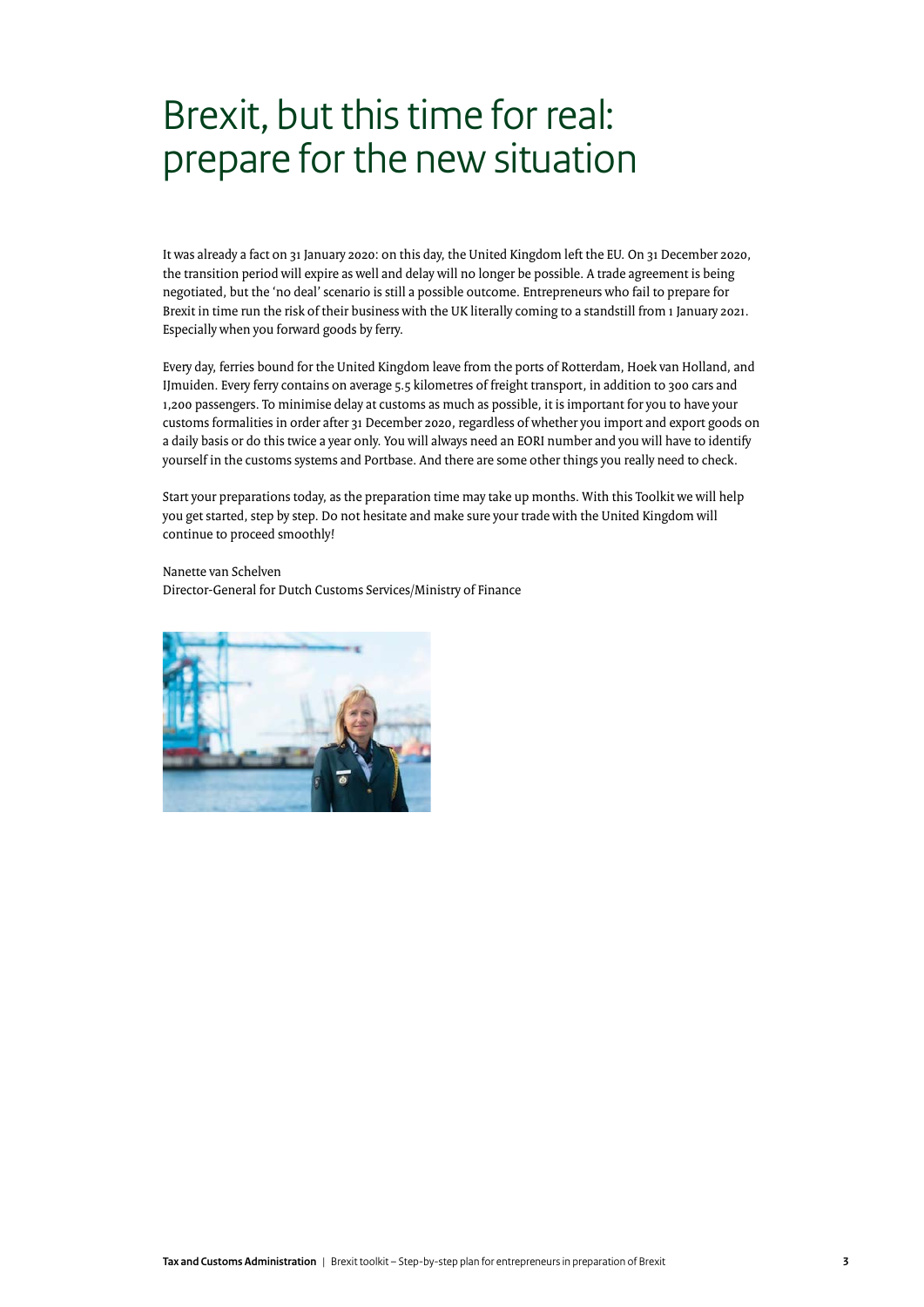### <span id="page-3-0"></span>Extra customs formalities

As soon as the transition period expires, there will no longer be any free movement of goods to and from the United Kingdom. From that time onwards, other trade agreements with the United Kingdom than those you are accustomed to will apply. For example, there will be extra customs checks and additional regulations on export and import. This will result in extra digital administration for you.

Currently, you fill in two or three forms in order to export or import goods. It is expected that after Brexit you will have to fill in at least seven forms, depending on the nature of your business. If you have not brought all your affairs in order and there is not going to be a transition period, your trade will come to a standstill at the new border from 1 January 2021. To prevent this, it is important to start preparing now.

Below you see the customs formalities for doing business with a country that is not part of the European Union, a so-called Third country. On the next pages you can read how you can prepare for these customs formalities.



Figure 1: General customs formalities for trade with Third countries under the World Trade Organization (WTO). Source: KPMG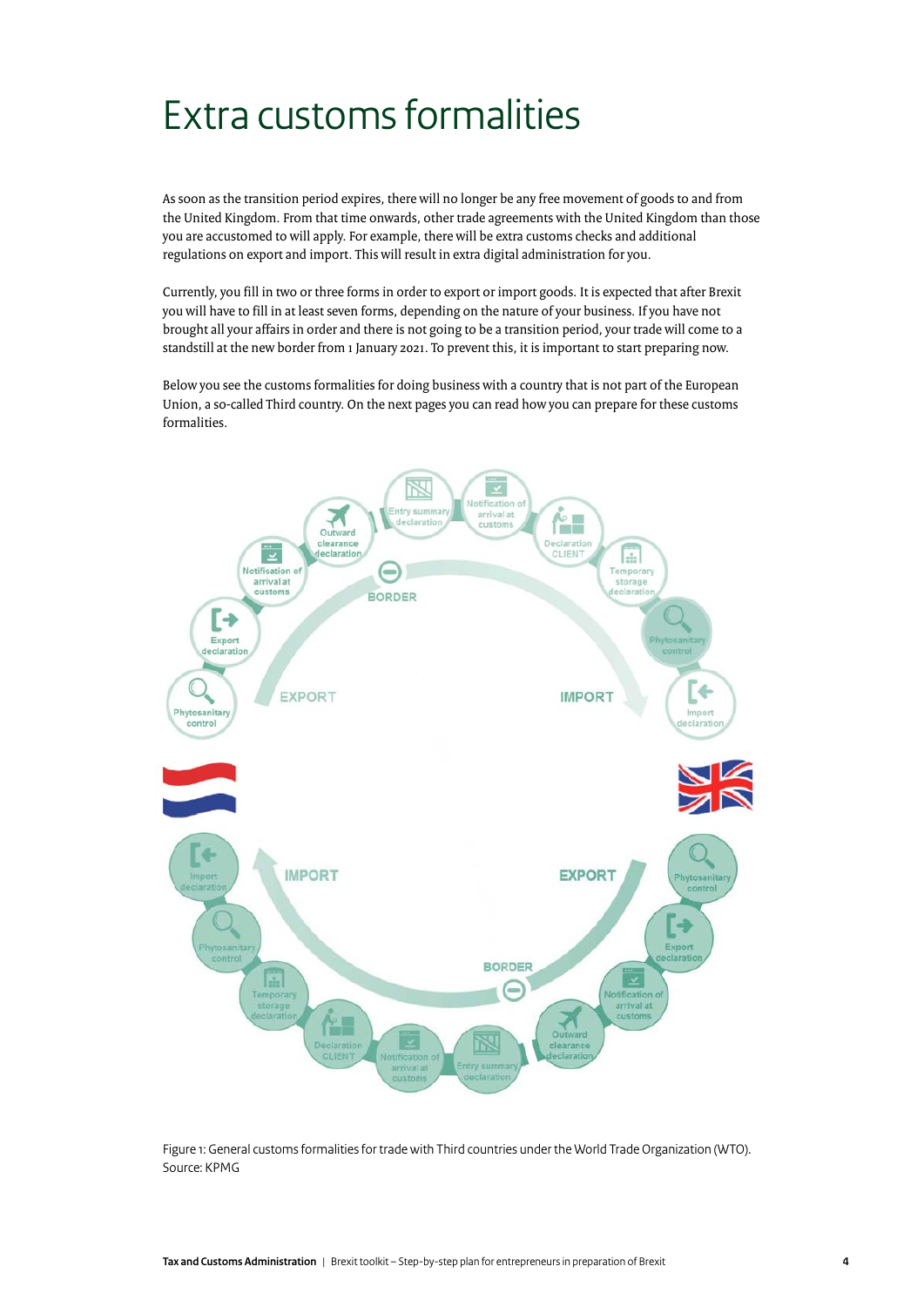### <span id="page-4-0"></span>Overview of Brexit preparations for entrepreneurs

In the overview below you can see what you will have to do in any case. We will clarify the three steps one by one on the next pages.

#### Do you do business with the United Kingdom? **Make sure to prepare for Brexit in time!**



**This is what you have to do in any case:** 



#### **You may also have to do this:**



More information?

**www.douane.nl/voorbedrijven**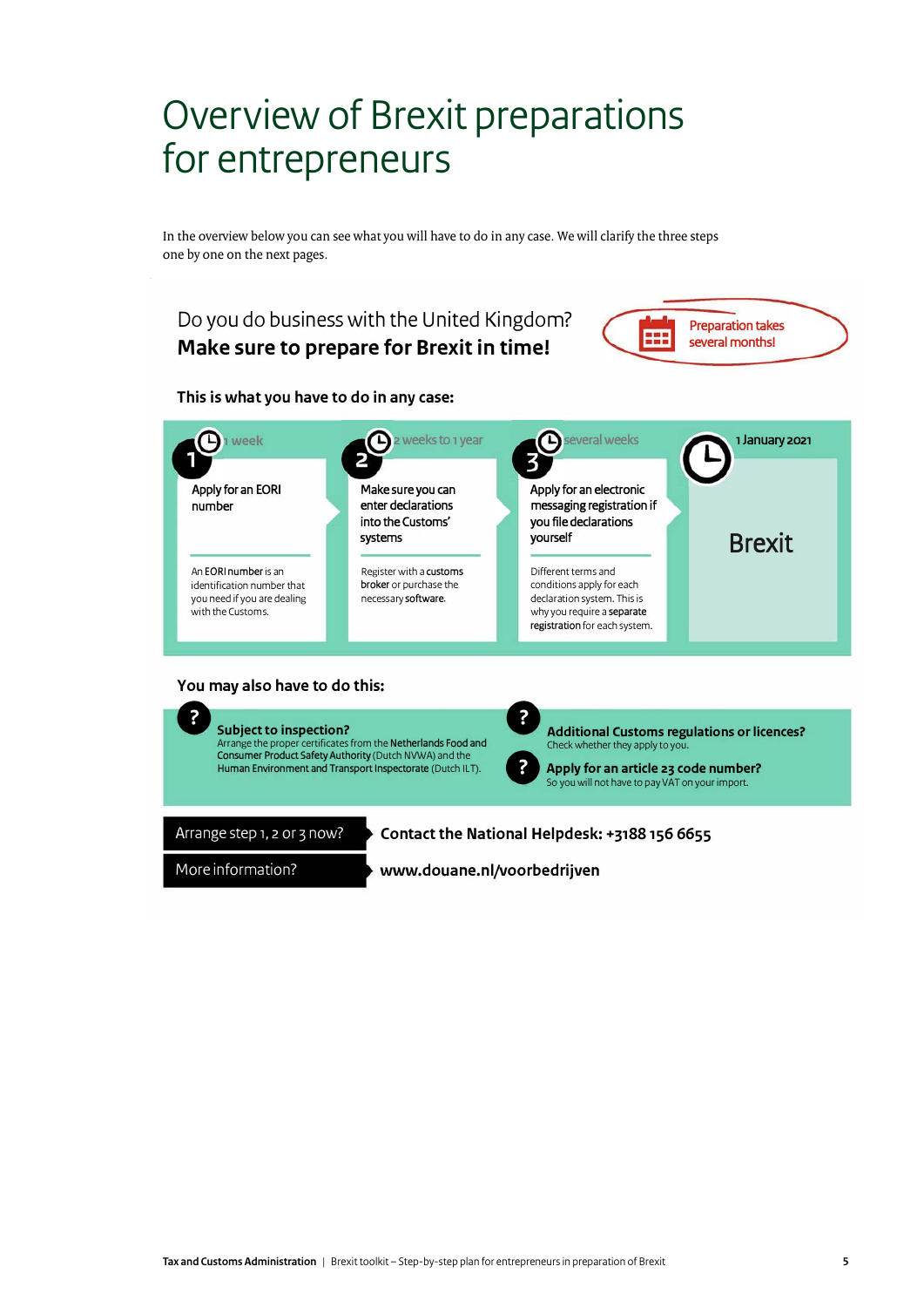### <span id="page-5-0"></span>Step 1: make sure you have an EORI number

Many entrepreneurs are new to doing business with a country outside the European Union. Regardless of the nature and scope of the trade or of whether you file declarations yourself or have them filed, each business needs an EORI number. This is the identification number for your business. If you do not have an EORI number, you will not able to do business with companies in the United Kingdom soon.

Do you not have an EORI number yet? Make sure to have one before your first contact with the Customs. There are two options for obtaining an EORI number:

#### 1. Compose your own EORI number

For entrepreneurs who file declarations in the Netherlands only. You can read on [douane.nl](https://www.belastingdienst.nl/wps/wcm/connect/bldcontenten/belastingdienst/customs/eori/eori-number/assignment_of_eori_number/assignment_of_eori_number) how you can do this. This option only applies for companies with a principal place of work in The Netherlands.

#### 2. Apply for an EORI number

For entrepreneurs who (also) file declarations abroad. You can use this [application form](https://www.belastingdienst.nl/wps/wcm/connect/bldcontenten/themaoverstijgend/applications_and_forms/customs/application_eori_number_for_companies_headquartered_inside_the_netherlands) to apply for an EORI number. Please note that an alternative [application form](https://www.belastingdienst.nl/wps/wcm/connect/bldcontenten/themaoverstijgend/applications_and_forms/customs/application_eori_number_for_companies_headquartered_outside_the_european_union) applies for businesses with a principal place of business outside the European Union.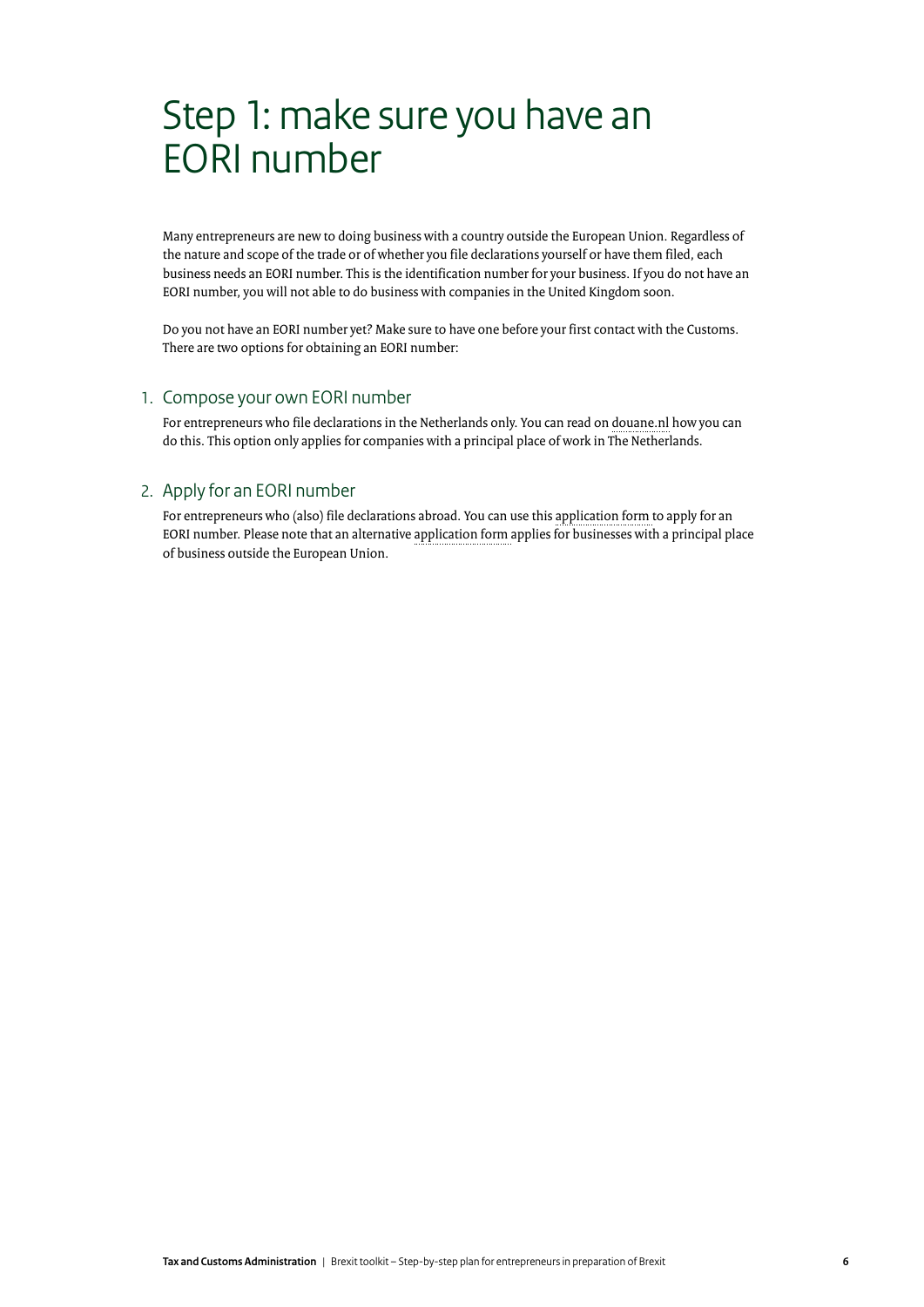### <span id="page-6-0"></span>Step 2: make sure you can enter declarations into the Customs'systems

There are several ways in which you can file electronic declarations for the goods that your business will export to or import from the United Kingdom. You can outsource your customs declarations to a customs broker or file them yourself using special software.

You will have four options for filing electronic customs declarations:

#### 1. Outsourcing to a customs broker

You can outsource your customs declaration to a customs broker. You can arrange this in a couple of weeks. You do not require additional ICT knowledge in your organisation for this option.

If you search the internet, you will find several [customs brokers.](https://www.google.com/search?rlz=1C1GCEU_nlNL836NL836&ei=3wUHX9e3NYHCkwXn253oAw&q=customs%2Bbrokers&oq=customs%2Bbrokers&gs_lcp=CgZwc3ktYWIQAzIGCAAQBxAeMgQIABAeMgQIABAeMgQIABAeMgQIABAeMgQIABAeMgQIABAeMgQIABAeMgQIABAeMgQIABAeOgQIABBHUPIRWPIRYJwVaABwAXgAgAFRiAFRkgEBMZgBAKABAaoBB2d3cy13aXo&sclient=psy-ab&ved=0ahUKEwiXo43LjsDqAhUB4aQKHedtBz0Q4dUDCAw&uact=5&safe=images) We recommend that you opt for a customs broker who suits your type and size of business. Your sector association may provide you with advice on this matter.

#### 2. Use the customs declaration HUB of a software provider

You can use the customs declaration HUB of a software provider. You can arrange this in a couple of months. [Here](https://www.belastingdienst.nl/wps/wcm/connect/bldcontenten/standaard_functies/individuals/contact/contact_other_subjects/customs_development_of_electronic_declaration_software_1/overview_of_software_developers) you can find an overview of all software providers for electronical customs declarations. You require reasonable ICT knowledge in your organisation for this option.

#### 3. Use the customs declaration package of a software provider

You can use the customs declaration package of a software provider. You can arrange this in a couple of months. [Here](https://www.belastingdienst.nl/wps/wcm/connect/bldcontenten/standaard_functies/individuals/contact/contact_other_subjects/customs_development_of_electronic_declaration_software_1/overview_of_software_developers) you can find an overview of all software providers for electronical customs declarations. You require a reasonable level of IT knowledge in your organisation for this option.

#### 4. Build electronic customs declaration software yourself

You can build customs declaration software yourself. This development process takes more than a year. You require extensive IT knowledge in your organisation for this option.

The costs associated with filing electronic customs declarations vary, depending on the customs formalities for your sector and your customs broker or software provider.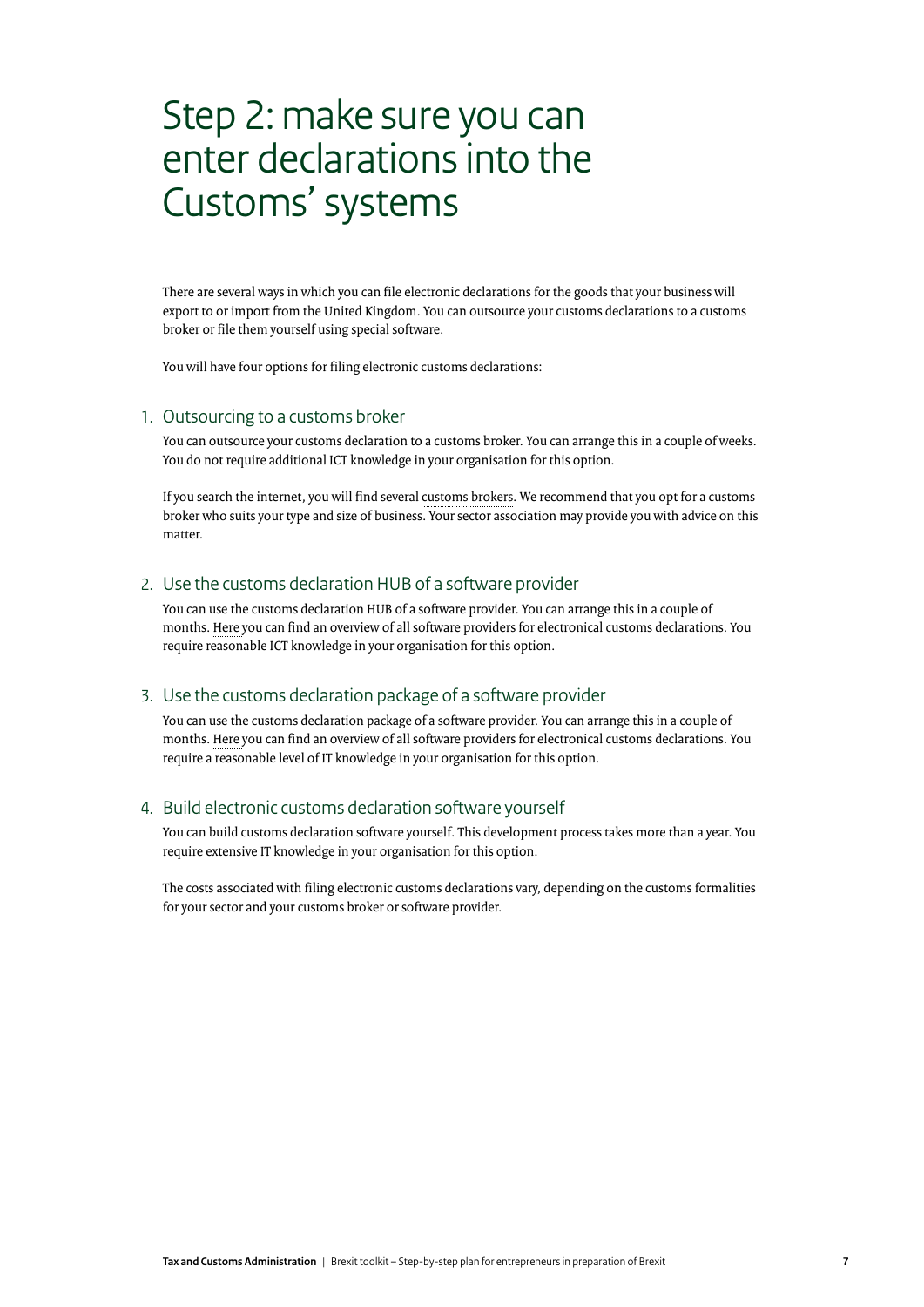### <span id="page-7-0"></span>Step 3: apply for an electronic messaging registration if you file declarations yourself

Customs has diverse customs processes, such as import, export, and storage. You have to apply for an electronic messaging registration in advance for each process for which you want to file declarations. The type of declaration process for which you have to register depends on your business type and the sort of act you perform.

Frequent declaration processes:

- Entry
- Import
- Transport
- Export
- Exit
- Temporary storage
- Special arrangements

You can apply for an electronic messaging registration on [douane.nl.](https://www.belastingdienst.nl/wps/wcm/connect/bldcontenten/belastingdienst/customs/authorisations/customs-authorisations/overview-of-customs-authorisations/overview-customs-authorisations) Or contact the National Helpdesk ifyou have established your customs processes.

Contact details of the National Helpdesk:

Telephone: +3188 156 6655 (accessible on working days from 08.00 hours to 16.00 hours) Email: [NHD.apeldoorn@belastingdienst.nl](mailto:NHD.apeldoorn%40belastingdienst.nl?subject=)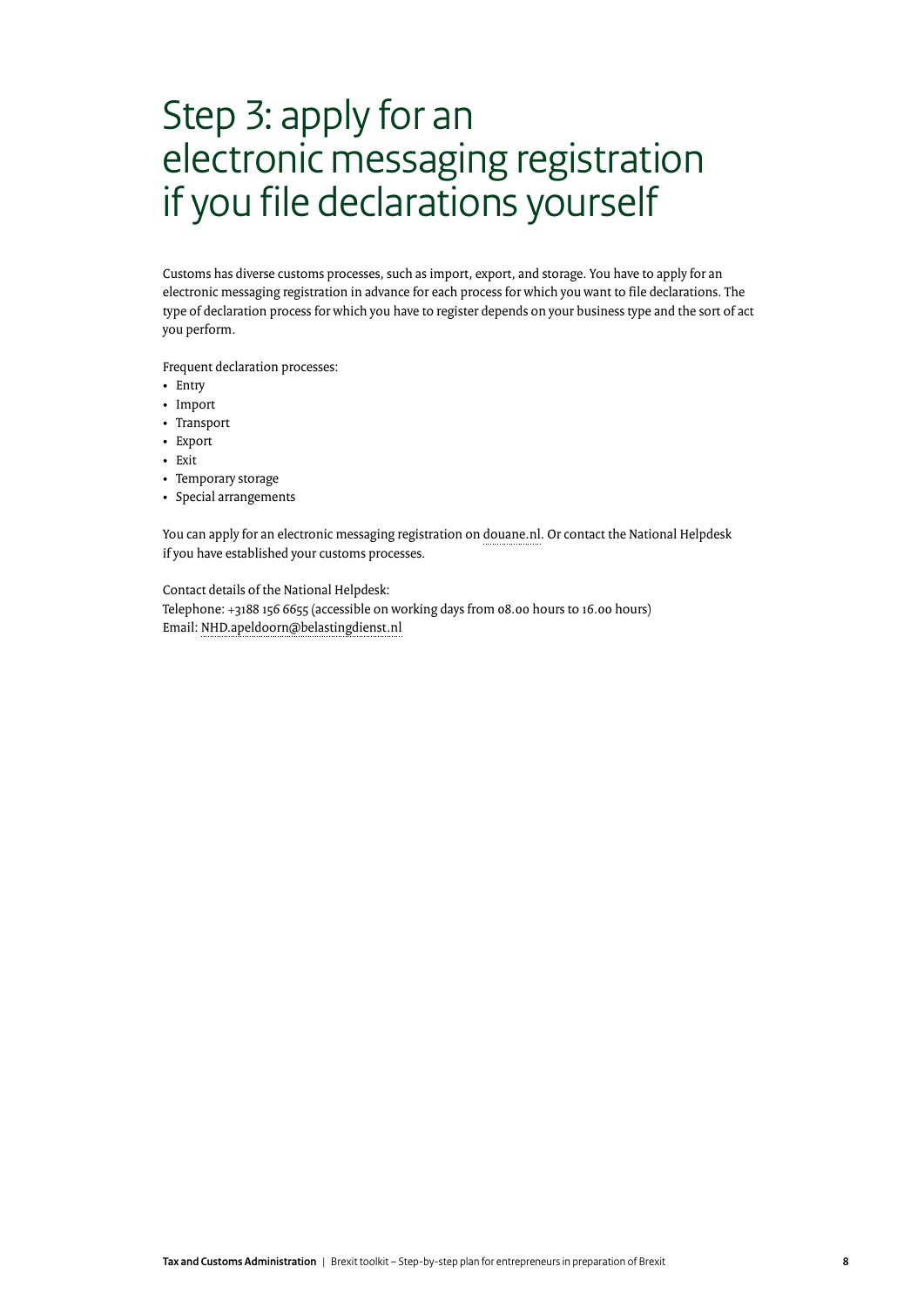### <span id="page-8-0"></span>Additional regulations and formalities for specific sectors

In addition to these customs regulations, you can also be faced with other formalities, such as inspections for animal products or additional regulations for the export of waste.

You can check on [douane.nl](https://www.belastingdienst.nl/wps/wcm/connect/bldcontenten/belastingdienst/customs/authorisations/customs-authorisations/overview-of-customs-authorisations/overview-customs-authorisations) which additional regulations you will have to comply with and which licences, registrations or permissions you need. This may for example be the case for import, temporary storage, excise, inward or outward processing. Issuing licences takes time: apply to us for them as soon as possible.

#### Don't forget!

- Check whether you will have to adjust your own terms of delivery.
- Check on [belastingdienst.nl](https://www.belastingdienst.nl/wps/wcm/connect/bldcontenten/belastingdienst/business/vat/vat_in_the_netherlands/vat_relating_to_purchase_and_sale_of_goods/import_from_non-_eu_countries_to_the_netherlands/reverse-charge_mechanism_on_import_article_23) whether you can reverse-charge your VAT to the domestic turnover tax declaration and apply to the Tax and Customs Administration for this licence.